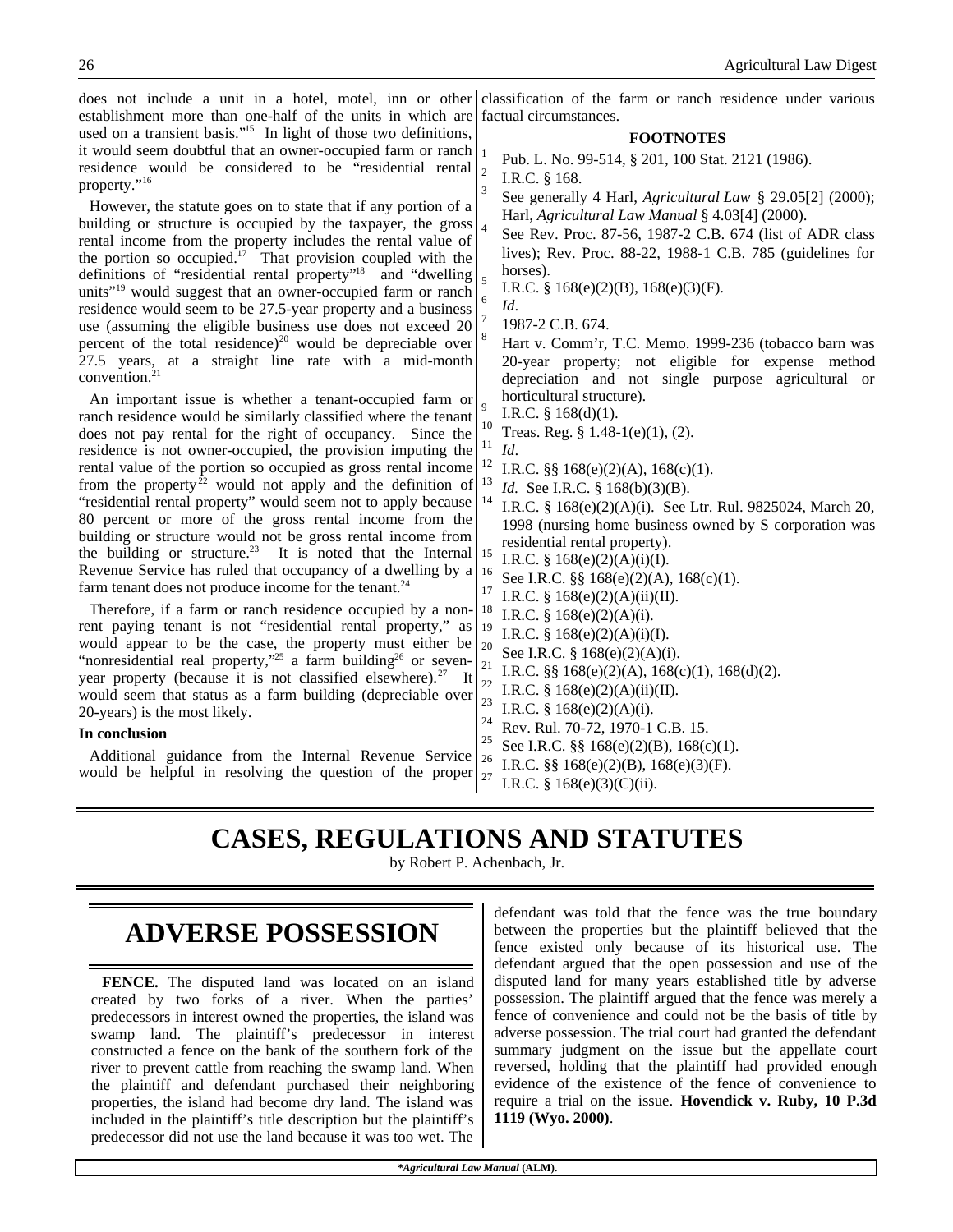## **BANKRUPTCY**

#### **GENERAL -***ALM* **§ 13.03.\***

### **EXEMPTIONS**

PENSION PLAN. The debtor owned an interest in a simplified employee pension plan (SEP) provided by the debtor's employer. The debtor claimed the interest as exempt under Ohio Rev. Code § 2329.66(A)(10)(c) as an individual pension plan. The court held that the Ohio exemption was intended to apply only to individual retirement plans, such as IRAs, and not to pension plans provided by employers or that exceeded the restrictions on individual plans; therefore, the SEP was not eligible for the Ohio exemption. The court noted that another section, Ohio Rev. Code § 2329.66(A)(10)(b), provided for other pension plans but limited the exemption amount to that necessary for the support of the debtor. Because the debtor did not claim any right to that exemption, no holding was made under that exemption. *In re* **Schreiner, 255 B.R. 545 (Bankr. S.D. Ohio 2000)**.

### **FEDERAL TAX -***ALM* **§ 13.03[7].\***

**CLAIM**. The debtor filed for Chapter 7 on May 9, 1997 and did not elect to end the tax year on the day before the filing. The debtor timely filed and paid the 1997 taxes but filed a claim in the bankruptcy case for the 1997 taxes. The court held that the 1997 taxes could not be included as a claim because the debtor paid the taxes and the estate was not liable for the taxes because the debtor did not make the election to end the tax year under I.R.C. § 1398(d). *In re* **McCready, 255 B.R. 834 (Bankr. M.D. Tenn. 1999)**.

**DISCHARGE**. The debtors filed for Chapter 7 in April 1996 and received a discharge of all dischargeable debts in November 1996. In March 1997, the IRS assessed the debtors for 1993 taxes, filed notices of tax liens and sought levy against the debtors' social security payments. The debtors argued that the IRS actions violated the discharge injunction. The court held that the 1993 taxes were not dischargeable in the Chapter 7 case because the tax return was filed less than three years before the filing of the Chapter 7 petition and the taxes were still assessable during the case because the automatic stay tolled the assessment period. *In re* **Khoe, 255 B.R. 581 (E.D. Cal. 2000)**.

**SETOFF**. The debtor filed for Chapter 7 on May 19, 1998 and the debtor owed taxes from 1993. The case was considered a no asset case so no tax claim was filed by the IRS. The debtor filed and paid 1997 taxes in August 1998, claiming a refund. The debtor was granted a discharge, including the 1993 taxes, in September 1998. The IRS accepted the 1997 tax return but applied the refund to the 1993 taxes. The debtor sought to reopen the Chapter 7 case and listed the tax refund as exempt property. The debtor argued that the tax refund, as exempt property, was not subject to the IRS's right of setoff. The issue was whether Section 522, excluding exempt property from liability for pre-petition debts, or Section 553, allowing setoff of prepetition debts, controlled where a setoff involved exempt property. The court acknowledged a split of decisions on this

issue and held that Section 553 had precedence over Section 522, although the court did not explain the reason for this decision. Therefore, the IRS setoff of the refund against the discharged pre-petition taxes was allowed. The basic reasoning is that, because Section 553 lists several exceptions to the setoff rule and does not include Section 522, the Congress did not intend Section 522 to be an exception to the right of setoff. **United States v. Luongo, 255 B.R. 424 (N.D. Tex. 2000)**.

# **CONTRACTS**

**BREACH**. The plaintiff was a potato processor and purchased potatoes from the defendant over several contracts. The first three contracts were fully delivered by the defendant but the plaintiff failed to make timely payment on any of the contracts and failed to fully pay for the third contract at the time delivery began under the fourth contract. The defendant started to make deliveries under the fourth contract but stopped when the plaintiff refused to make the delinquent payments on the third contract and to make timely payments on the potatoes delivered so far under the fourth contract. At this time, there was still sufficient time remaining under the contract for the defendant to timely deliver the remaining potatoes if the plaintiff had made timely payment for the potatoes already delivered. The plaintiff purchased potatoes from third parties to cover the remaining potatoes on the fourth contract and sued the defendant for breach of contract. The plaintiff argued that the defendant waived the timely payment requirement by accepting late payments on the first two contracts and continuing to deliver potatoes when past shipments were still not paid for. The court held that no waiver occurred in that the plaintiff provided no evidence of detrimental reliance on the waiver. The court also held that, even if a waiver occurred, the amount of delinquent payments had become so large that it justified stopping deliveries until more payments were made. The plaintiff also argued that it was justified in repudiating the contract and seeking cover once the defendant refused to make further deliveries. The court held that the plaintiff was not justified in repudiating the contract because the plaintiff failed to seek assurance of delivery before repudiation. The court also held that, under Idaho Code  $\frac{8}{3}$  28-2-609(1), the plaintiff could not justifiably repudiate the contract while delinquent in payment. **Magic Valley Foods v. Sun Valley Potatoes, 10 P.3d 734 (Idaho 2000)**.

**COMMERCIAL REASONABLENESS OF RESALE OF GOODS**. The defendant had agreed to purchase popcorn from the plaintiff when the popcorn was still growing. The popcorn became contaminated with corn smut on the surface of the stored corn. The parties discussed the situation for several months after which the defendant rejected the popcorn. The plaintiff then attempted to resell the popcorn by sending samples of the popcorn to various buyers. The samples were taken from the worst part of the stored crop. The plaintiff received some offers at half of the original contract price and gave the defendant an option to purchase the popcorn at the highest bid price. The defendant refused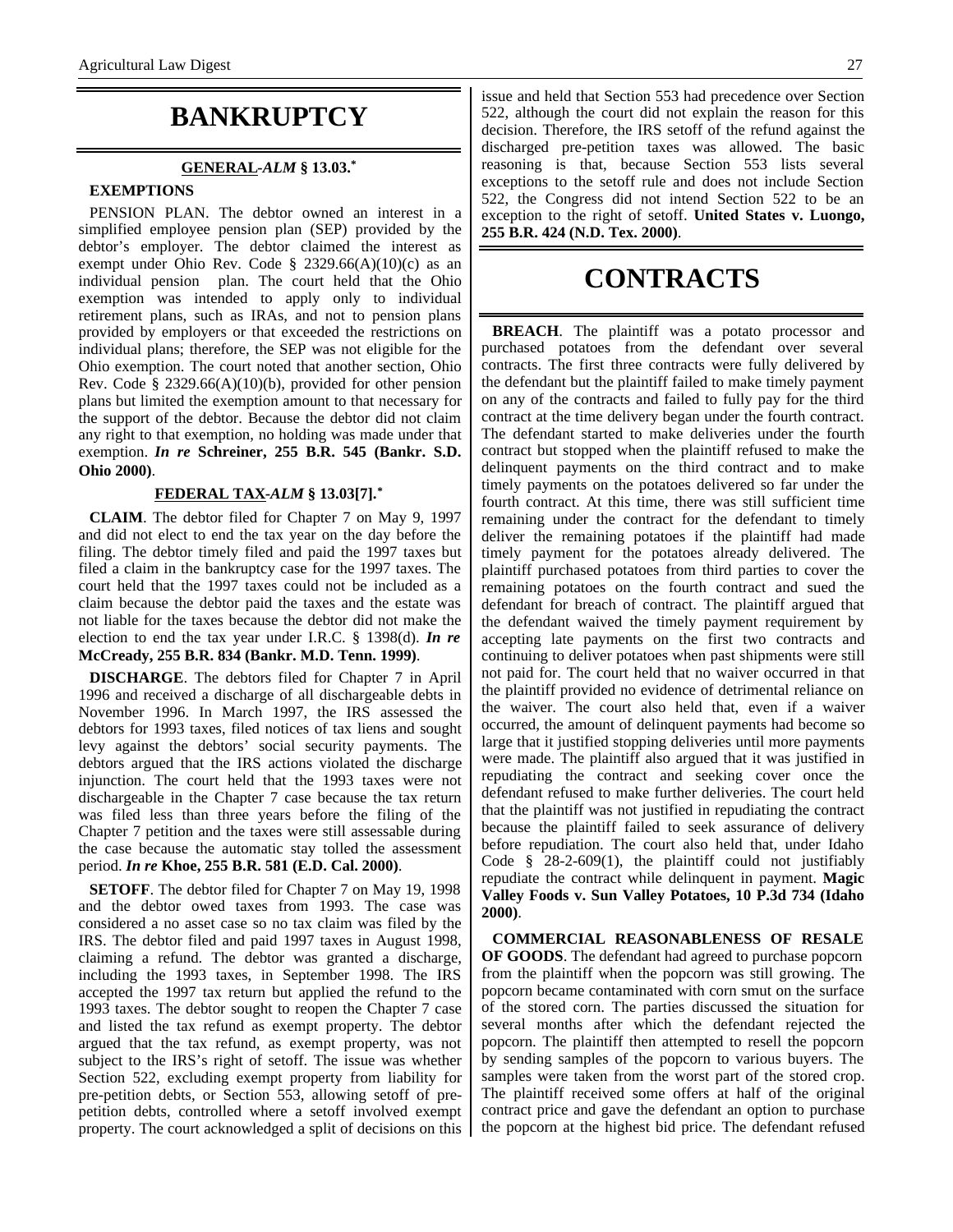and the plaintiff sold the popcorn to another buyer. The plaintiff then sued for the difference between the contract price and the actual price at which the popcorn was sold. The plaintiff argued that the defendant failed to timely reject the popcorn and the defendant countered that the plaintiff did not resell the popcorn in a commercially reasonable manner. The court held that the plaintiff followed standard commercial practice in taking bids and in sending samples of popcorn in the worst condition. The evidence demonstrated that popcorn buyers generally want to see the poorest quality sample in making a bid. The court upheld the jury instruction for timely rejection, holding that the determination of reasonableness of the time and manner of rejection is a fact issue for the jury. **Smith v. Paoli Popcorn Co., 618 N.W.2d 452 (Neb. 2000). See also 587 N.W.2d 660 (Neb. 1999)**.

**THIRD PARTY BENFICIARY**. The plaintiff ordered two grain dryer systems from a third party which ordered the dryers from the defendant manufacturer. The plaintiff alleged that the dryers were defective and sued the seller and manufacturer. The plaintiff settled with the seller and sought damages in this case from the manufacturer. The plaintiff argued that it was a third party beneficiary of the contract between the seller and the manufacturer based upon two elements: (1) the seller specifically entered into the contract in order to provide the dryers for the plaintiff and (2) the manufacturer required the plaintiff to pay for the dryers by a check made out jointly to the seller and manufacturer. The court held that, under Oklahoma law, these facts were insufficient to impose third party beneficiary rights on the plaintiff as to the contract between the seller and the manufacturer. **Midwest Grain Products v. Productization, Inc., 228 F.3d 784 (7th Cir. 2000)**.

# **FEDERAL AGRICULTURAL PROGRAMS**

**ANIMAL WELFARE ACT**. The defendant was charged with violation of 7 U.S.C. § 2156 for serving as a referee at a dog fight. The defendant argued that Section 2156 did not apply because the dogs were not transported in interstate commerce, (2) Congress did not have the authority under the Commerce Clause to make the defendant's conduct criminal, and (3) the statute violates the Tenth Amendment to the U.S. Constitution in that it regulates an area reserved to the states. The court upheld the enforcement of Section 2156 because (1) many aspects of the dog fight event involved transportation of people and animals over state lines, (2) Congress may impose criminal sanctions in enforcement of Commerce Clause rules, and (3) the Commerce Clause provides authority of the federal government to regulate activities involving interstate commerce, whether or not also regulated by the state. **United States v. Thompson, 118 F. Supp.2d 723 (W.D. Tex. 1998)**.

**CROP INSURANCE**. The plaintiff obtained a multi-peril crop insurance policy from the defendant which was reinsured by the FCIC. The plaintiff filed a claim for a crop

loss but the defendant denied the claim. The plaintiff brought an action in a state court and the defendant removed the case to the federal court. The plaintiff sought remand back to the state court for lack of a federal question or other federal jurisdictional requirement. The defendant argued that the Federal Crop Insurance Act (FCIA) preempted all state court actions. The court examined the FCIA and found that the act provided for exclusive jurisdiction in the federal courts only for actions brought against the FCIC or USDA under the FCIA, even for actions involving denial of claims by reinsurers. Therefore, the court held that the FCIA did not completely preempt state court actions against reinsurers under the FCIA. The court examined the legislative history of the FCIA and noted that the original bill of the 1994 amendments had included exclusive jurisdiction for actions against reinsurers but that provision was omitted from the final statute. The court noted that the District Court for the Southern District of Texas held to the contrary in *Brown v. Crop Hail Management, Inc., 813 F. Supp. 519 (S.D. Tex. 1993)* although the District Court for the Eastern District of Texas held no preemption in *Bullard v. Southwest Crop Ins. Agency, Inc., 984 F. Supp 531 (E. D. Tex. 1997)*. The court also held that jurisdiction could not be based on a federal question solely from the need to interpret federal regulations and statutes in the case. **Halfmann v. USAG Ins. Services, Inc., 118 F. Supp.2d 714 (N.D. Tex. 2000)**.

**LIVESTOCK**. The AMS has postponed the effective date, from January 30, 2001 to April 2, 2001, of final regulations which establish a mandatory program of reporting information regarding the marketing of cattle, swine, lambs, and products of such livestock under the Livestock Mandatory Reporting Act of 1999, Pub. L. 106-78; 113 Stat. 1188 (1999), 7 U.S.C. 1635-1636h. See 65 Fed. Reg. 75463 (Dec. 1, 2000), adding 7 C.F.R. Part 57. **66 Fed. Reg. 8151 (Jan. 30, 2001)**.

# **FEDERAL ESTATE AND GIFT TAX**

**APPEALS.** The administrator of a decedent's estate attempted to file a petition with the Tax Court involving a notice of estate tax deficiency. The petition was sent by private delivery service on the  $87<sup>th</sup>$  day after the deficiency notice was received, three days before the 90 limitation period expired. The petition was sent on a Friday by overnight delivery but was erroneously marked "hold Saturday." The delivery service held the petition at one of its offices without informing the Tax Court that the package was being held for pickup. The package was held for 12 days and returned to the administrator. The administrator immediately placed the petition in a new envelope and resent the petition to the Tax Court with an explanation for the delay. The Tax Court held that the second mailing would not invalidate the first mailing if the first mailing was properly sent and the first mailing was not improperly addressed because the administrator incorrectly marked the package as "hold Saturday." The Tax Court held that the administrator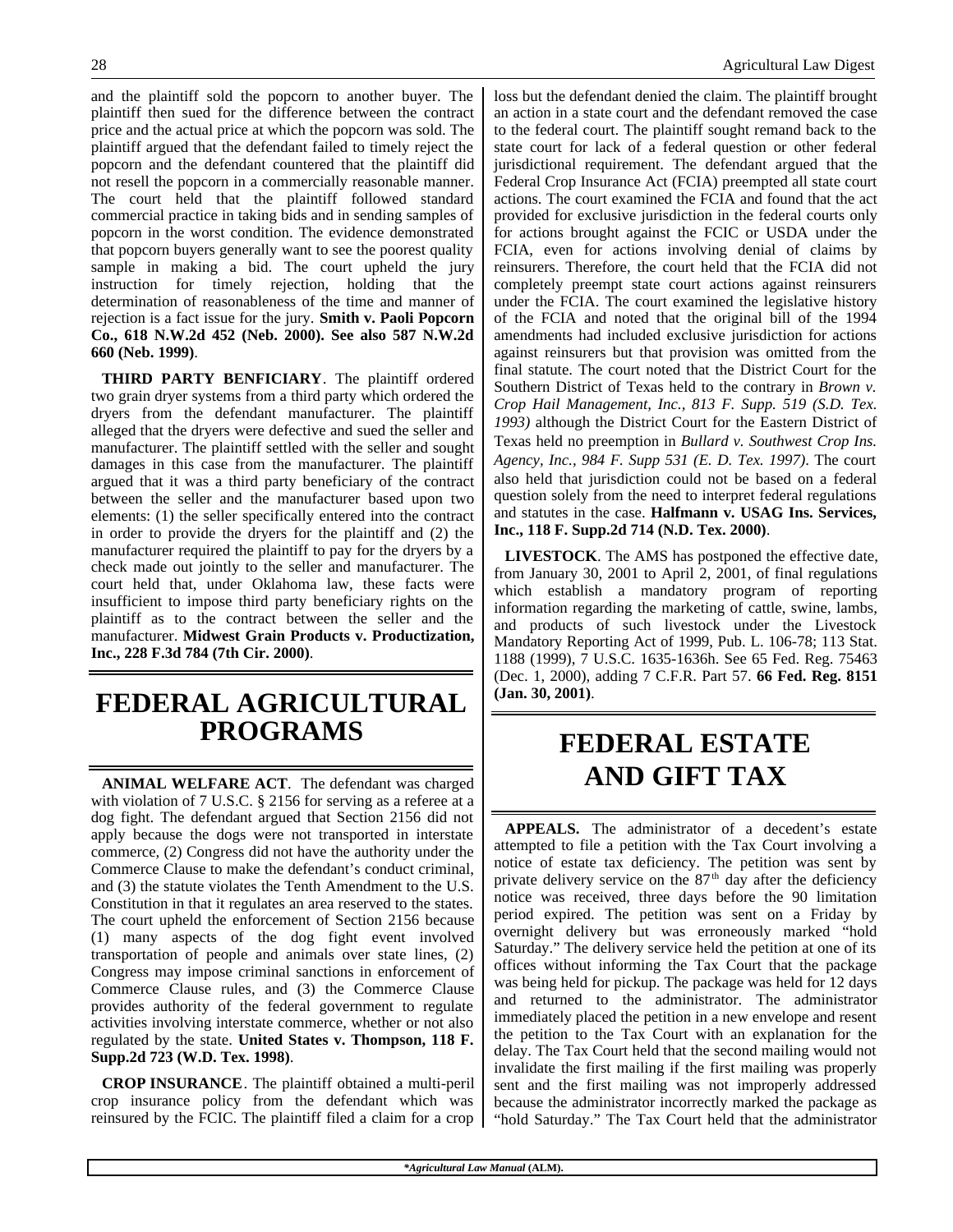had submitted the package with sufficient postage, a correct address and sufficient time to be delivered on time to the Tax Court and that the delays were not caused by the administrator's failure to properly send the package; therefore, the petition was held to have been timely filed. **Estate of Cranor v. Comm'r, T.C. Memo. 2001-27**.

**MARITAL DEDUCTION.** The decedent and surviving spouse owned a house as tenants by the entirety. The property had an outstanding mortgage on the decedent's date of death and the decedent and surviving spouse were jointly and severally liable for the loan. The house passed to the surviving spouse. Under state law, upon the death of the decedent the decedent's estate became jointly and severally liable for the loan with the spouse. Therefore, the IRS ruled that (1) one-half of the fair market value of the house was included in the decedent's estate, (2) the estate could deduct one-half of the loan balance, and (3) the marital deduction equaled the value of the house included in the estate less one-half of the outstanding balance on the loan. **Ltr. Rul 200104008, Oct. 17, 2000**.

**POWER OF APPOINTMENT.** The decedent and predeceased spouse had established an inter vivos trust, under which at the death of the predeceased spouse, the decedent became the sole trustee and income beneficiary. The trust provided that the decedent as trustee had the power to distribute trust corpus for the decedent's "happiness, health, support and maintenance." The IRS argued that the term "happiness" created a general power of appointment in the decedent; therefore, the trust corpus was included in the decedent's estate. The estate argued that an ascertainable standard existed under Kansas law which governed the decedent's distribution of corpus. Both sides based their arguments on *United States v. Powell, 307 F.2d 821 (1962)* which interpreted the term "happiness" under Kansas law. The estate argued that happiness was a sufficient ascertainable standard unless the trust contained language which expanded the meaning of the term. The IRS argued that the *Powell* court held that the term "happiness" was insufficient unless the trust provided language which limited the meaning of "happiness" to produce an ascertainable standard. The court agreed with the IRS and held that, because the trust here did not have any limiting language, the decedent had a general power of appointment over the trust corpus sufficient to include the trust corpus in the decedent's estate. The estate argued that the trust had limiting language in that (1) happiness was tied to health, support and maintenance, (2) the trust provided for remainder beneficiaries, and (3) the trust had a spendthrift clause. The court held that these provisions did not place any limitation on the "happiness" provision sufficient to hold the decedent to an ascertainable standard in distributing trust corpus. **Forsee v. United States, 76 F. Supp.2d 1135 (D. Kan. 1999).**

**TRUSTS.** The taxpayers, husband and wife owned a photography business for which the husband was the sole employee. The taxpayers established an asset management trust and transferred all their assets to the trust. The trust also established several sub-trusts, including a charitable trust, a vehicle trust and a business trust. None of the trusts operated any business or investments and the taxpayers, as trustees,

maintained the same control over the assets as before the transfers. The taxpayers funneled all their income through the trusts and deducted their personal expenses from the trust income. The court held that the trusts were shams and that income from the taxpayers' business was taxable to the taxpayers. The court also disallowed the deductions claimed for the expenses for establishing the trusts, for purchasing the trust kits and for management fees paid to the trust promoters. **Muhich v. Comm'r, 2001-1 U.S. Tax Cas. (CCH) ¶ 50,199 (7th Cir. 2001)**.

**VALUATION OF STOCK**. The taxpayers owned a holding company which owned the stock of a bank corporation. The taxpayers transferred blocks of stock to their children representing a 13 percent interest in the holding company. The court adopted the taxpayers' expert's valuation of the fair market value of the stock, using the net asset value basis method. The taxpayers' expert applied the Quantitative Marketability Discount Model proposed by Z. Christopher Mercer in *Quantifying Marketability Discounts* for determining the minority interest and lack of marketability discount but the court rejected that method as unreliable. The court held that the fair market value of the stock would be discounted 40 percent for the minority interest and 40 percent for lack of marketability. **Janda v. Comm'r, T.C. Memo. 2001-24**.

The decedent was the major shareholder in a family corporation and was 92 years old when the family decided to change the decedent's interest so as to protect the family ownership of the corporation. The decedent agreed to transfer all the stock to a trust for the decedent with remainders to family members. The stock was valued at \$100 for gift tax purposes and gift tax returns were filed for the gifts of the remainder interests. The donees also agreed to pay any additional gift tax if the value of the gifts were increased by the IRS and to pay any additional estate tax if the gifts were included in the decedent's estate. The IRS did increase the value of the gifts and the gifts were included in the decedent's estate because the decedent died within three years after the gifts were made. The additional gift tax and estate, however, was paid by other family members and not the donees. The estate contested the valuation of the stock transfers, arguing that the potential gift and estate tax liability of the donees reduced the value of the stock. The court held that the liability for the gift and estate taxes was too contingent to affect the value of the stock at the time the gifts were made. The court also noted that the gift and estate tax liability was illusory because the donees did not pay the additional taxes. **Armstrong v. United States, 2001-1 U.S. Tax Cas. (CCH) ¶ 60,392 (W.D. Va. 2001)**.

# **FEDERAL INCOME TAXATION**

**BUSINESS EXPENSES**. The taxpayer was the sole shareholder of a trucking business. The taxpayer claimed a business expense deduction for Christmas time gifts of gift certificates to business clients, gift nut baskets to employees and to business clients and \$100 bonuses to employees. The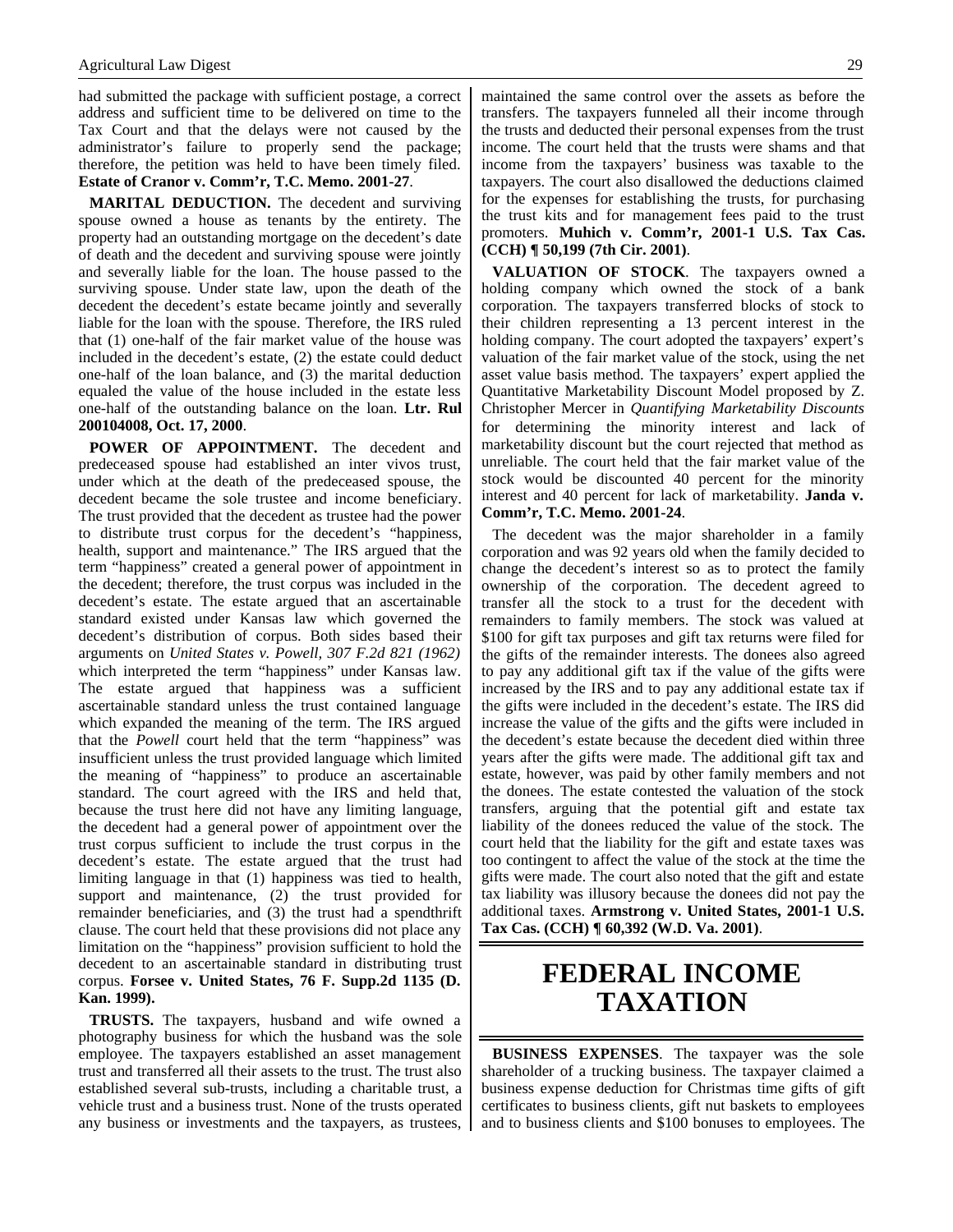court held that the deduction for the gift certificates was limited, under I.R.C. § 274(d), to \$25.00 each because the certificates were given to specific individuals and not to the general business entity for use as it determines. However, the court held that the gifts of nut baskets to employees were not limited to \$25.00 because the baskets were not gifts, under I.R.C. § 274(d), since the baskets were not excludible from the employees' income under I.R.C.  $\S$  102(c)(1). The court also held that the \$100 bonuses were deductible as compensation. **Leschke v. Comm'r, T.C. Memo. 2001-18**.

**DISCHARGE OF INDEBTEDNESS**. The taxpayers operated a dairy farm and owed the FmHA (now FSA) on two mortgages but were unable to make the payments. The taxpayers applied for loan restructuring but were denied. However, the FmHA offered to allow the taxpayers to purchase the loan for the net recovery value (current value of the assets less costs of foreclosure) if they agreed to sign a recapture agreement for the remaining balance of the loans. Under the recapture agreement, the FmHA retained a mortgage on the farm property for 10 years, under which the FmHA retained the right to repayment of the lesser of the fair market value of the property or the remainder on the original loan if the taxpayers sold the property during the next 10 years. The remainder amount was fixed at the time of the agreement and did not increase with interest. The taxpayers argued that no discharge of indebtedness occurred upon the purchase of the mortgage at the net recovery value because the taxpayers remained obligated on the remainder amount. The court characterized the repurchase agreement as a replacement obligation and held that the recapture agreement was too contingent to function as a replacement for the original debt, in that the taxpayers had control over whether the obligation would ever arise, no interest was charged and no date was set on which the obligation would be due. Therefore, the court held that, upon the purchase of the original loan at the net recovery value, the taxpayers had discharge of indebtedness income equal to the difference between the total loan balance less the amount paid to purchase the loan. Note: This was not a case involving a shared appreciation agreement which requires payment of a portion of all appreciation during the term of the agreement whether or not the property is sold. The *Digest* will publish an article by Neil Harl on this case in a later issue. **Jelle v. Comm'r, 116 T.C. No. 6 (2001)**.

**DISASTER PAYMENTS**. On January 18, 2001, the president determined that certain areas in Vermont were eligible for assistance under the Disaster Relief and Emergency Assistance Act, 42 U.S.C. § 5121, as a result of severe storms and flooding on December 16, 2000. **FEMA-1358-DR**. On January 17, 2001, the President determined that certain areas in Illinois were eligible for assistance under the Act as a result of snow storms beginning on December 10, 2000. **FEMA-3161-EM**. On January 24, 2001, the President determined that certain areas in Indiana were eligible for assistance under the Act as a result of record snow beginning on December 11, 2000. **FEMA-3162-EM**. On January 24, 2001, the President determined that certain areas in Wisconsin were eligible for assistance under the Act as a result of record snow beginning on December 11, 2000. **FEMA-3163-EM**. Accordingly, a taxpayer who sustained a loss attributable to the disasters may deduct the loss on his or her 1999 federal income tax return.

**IRA.** The taxpayer received distributions from an IRA included in the taxpayer's father's estate. The father's will provided that the heirs would not be liable for any income or estate taxes from distributions from the estate. The taxpayer argued that the distributions were not included in gross income because the distributions represented nondeductible contributions made by the father. The court held that the distributions were included in gross income because the taxpayer did not present any evidence to prove that the father made any nondeductible contributions to the IRA. In addition, the court held that the will provisions did not control the liability for the taxes, at least as between the IRS and the taxpayer. This case is a Tax Court summary decision which cannot be cited as precedent. **Spuler v. Comm'r, T.C. Sum. Op. 2001-8**.

**INSTALLMENT METHOD OF REPORTING**. The taxpayer sold stock in another corporation. The purchaser paid in cash and a promissory note. The sales agreement required the purchaser to obtain a line of credit sufficient to pay the balance of the note but allowed the taxpayer to draw on the line of credit only if the purchaser defaulted on any installment payment. The IRS ruled that the line of credit did not represent a constructive receipt of the full purchase price in the year of sale because the taxpayer was not fully entitled to withdraw from the line of credit. **Ltr. Rul. 200105061, Sept. 22, 2000**.

**RETURNS**. The IRS has announced that the required use of revised Form W-9, Request for Taxpayer Identification Number and Certification (Rev. December, 2000), is optional until July 1, 2001. The major change appearing on the revised form is that a payee must certify that he or she is a U.S. person (including a U.S. resident alien). A foreign person may not use Form W-9 to furnish his or her taxpayer identification number to a payor after December 31, 2000. Rather, foreign payees must use the appropriate Form W-8. **Ann. 2001-15, I.R.B. 2001-\_\_**.

The IRS has announced the release of Publication 547, revised December 2000. The publication explains the tax treatment of casualties, thefts and losses on deposits. This document is available at no charge (1) by calling the IRS's toll-free telephone number, 1-800-829-3676; (2) via the internet at http://www.irs.gov/prod/cover.html; (3) through FedWorld; or (4) by directly accessing the Internal Revenue Information Services bulletin board at (703) 321-8020.

**SALE OF RESIDENCE**. The taxpayer's former spouse had owned a house which was purchased prior to their marriage. During the marriage, the spouse retained title to the property, although the taxpayer paid the mortgage, insurance, taxes and maintenance expenses. The couple divorced and the divorce decree awarded the possession of the house to the spouse but required the house to be sold within eight years and the taxpayer to receive one-half of the net proceeds. The divorce decree stated that title was to remain in both parties' names, although no transfer of title was ordered or accomplished. The taxpayer was also ordered to continue to make the payments for the mortgage, insurance and taxes on the house until it was sold. The IRS argued that the proceeds paid to the taxpayer were capital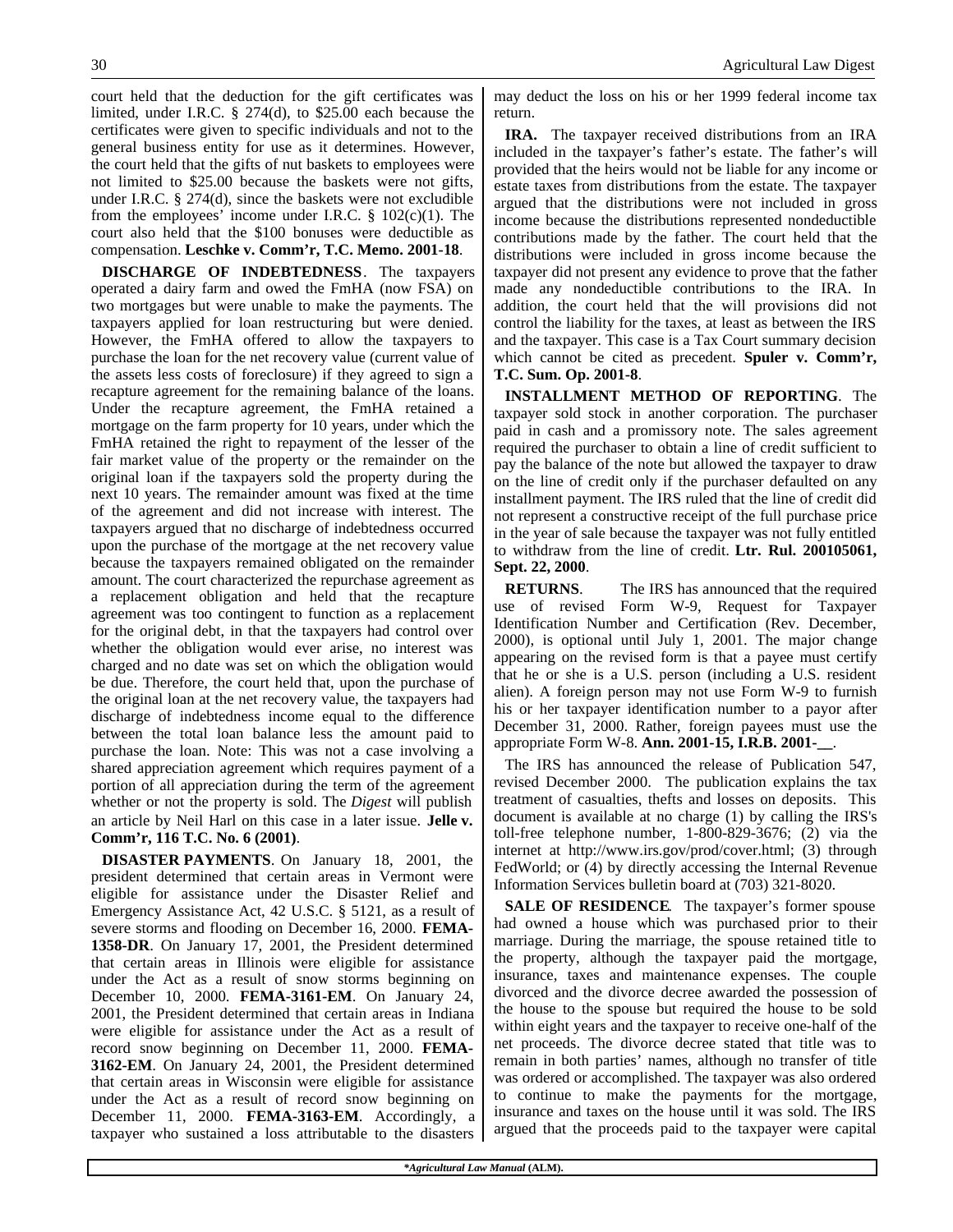gains from the sale of a residence because the taxpayer had an ownership interest in the house, evidenced by the terms of the divorce decree. The court held that the taxpayer did not own an interest in the residence because no portion of the title was transferred to the taxpayer by the divorce decree. **Suhr v. Comm'r, T.C. Memo. 2001-28**.

This letter ruling involves I.R.C. § 121 before amendment in 1997. The taxpayer owned a house which was transferred to a trust. The trust provided that the taxpayer could use the house as a residence or sell the house for replacement property. The trust also allowed the taxpayer to withdraw each year up to \$5,000 or 5 percent of the aggregate market value of trust corpus. The withdrawal right was noncumulative. The IRS ruled that the taxpayer was considered to be the owner of so much of the trust as the taxpayer has refused to withdraw each year. The ownership interest was not increased by the right to occupy or sell the house because the taxpayer could not transfer the house or proceeds to the taxpayer. Therefore, if the trust sold the house, that portion of the gain allocated to the taxpayer's accumulated interest in the trust would be eligible for the Section 121 exclusion if the taxpayer was age 55 or older. **Ltr. Rul. 200104005, Sept. 11, 2000**.

**SIMPLIFIED EMPLOYEE PLAN**. The taxpayer was a shareholder in an S corporation which provided consulting services. The other shares were owned by family members. They filed only one income tax return, in 1987. During the tax years involved in this case, the corporation did not file any returns and the taxpayer performed consulting services free for charitable organizations. The corporation maintained a SEP for the taxpayer and the taxpayer claimed deductions for contributions to the SEP in the tax years involved here. The taxpayer also claimed self-employed health insurance deductions. The court held that the taxpayer was not entitled to either deduction because the taxpayer was not selfemployed during the tax years involved because the corporation did not have any income. This case is a Tax Court summary decision which cannot be cited as precedent. **Spuler v. Comm'r, T.C. Sum. Op. 2001-8**.

**TAX SHELTERS.** These cases involved taxpayers who invested in a partnership which developed and operated jojoba farms. The taxpayer claimed tax losses more than double the initial investment in the first tax year and additional losses in following years. The losses were disallowed because the partnership was held to be a sham tax shelter. The issues in this case were whether the taxpayer was liable for the negligence component of the accuracyrelated penalty and whether the IRS should have waived the understatement of tax component of the accuracy-related penalty. The court ruled that the taxpayer had sufficient business acumen that it was unreasonable for the taxpayer to not have sought expert tax advice before claiming substantial and accelerated tax losses more than double the initial investment. The taxpayer also failed to provide any substantial authority for their claim of losses. **Robnett v. Comm'r, T.C. Memo. 2001-17.**

## **NEGLIGENCE**

**RECREATIONAL IMMUNITY.** The plaintiff was injured while hunting in a tree stand which collapsed. The tree stand was constructed by the nephew of the property owners. The nephew used the tree stand for hunting and allowed the plaintiff to use the tree stand for hunting. The plaintiff sued the nephew, who was represented by the nephew's insurance company. The defendant claimed that the nephew was immune from liability under Wis. Stat. § 895.52 because the injury occurred on the defendant's property while used for recreational purposes. The major issue was whether the statute could apply to a tree stand located on real property owned by third parties. The court held that "property" under the statute included structures, whether or not the owner of the structure also owned the underlying real property; therefore, the accident was covered by the recreational immunity statute and the defendant was not liable for the plaintiff's injuries. The court noted that the holding was consistent with the purpose of the statute in promoting recreational use of rural property. **Peterson v. Midwest Security Ins. Co., 617 N.W.2d 876 (Wis. Ct. App. 2000)**.

**ECONOMIC DAMAGES.** The plaintiffs entered into a contract with the defendant to custom feed cattle owned by the plaintiffs. The contract required the defendant to care for the cattle "in accordance with the customary standards of care, responsibility, and good animal husbandry." The plaintiffs were unhappy with the investment returns and sued the defendant under contract and negligence theories for improper management of the cattle in violation of the duty of care clause. The contract claims were dismissed but the plaintiffs were awarded damages under the negligence claim by a jury. The defendant argued that no claim in tort could arise from the contract because the plaintiffs alleged only economic losses. The court held that the plaintiffs failed to show any duty owed by the defendant other than the duty of care clause, which arose under the contract; therefore, no tort claim was allowed to enforce the contract. The court also rejected the plaintiffs' claim that a common law duty existed to design and implement the cattle feeding program to protect the plaintiffs' investment. **Grynberg v. Agri Tech Inc., 10 P.3d 1267 (Colo. 2000),** *aff'g***, 985 P.2d 59 (Colo. Ct. App. 1999)**.

### **CITATION UPDATES**

**Dykes v. Scotts Bluff Cty. Ag. Society, 617 N.W.2d 817 (Neb. 2000)** (recreational immunity) see 11 *Agric. L. Dig*. 151 (2000).

**McNamara v. Comm'r, 2001-1 U.S. Tax Cas. (CCH) ¶ 50,188 (8th Cir. 2000)** (rent as self-employment income) see Harl article p. 9 *supra*.